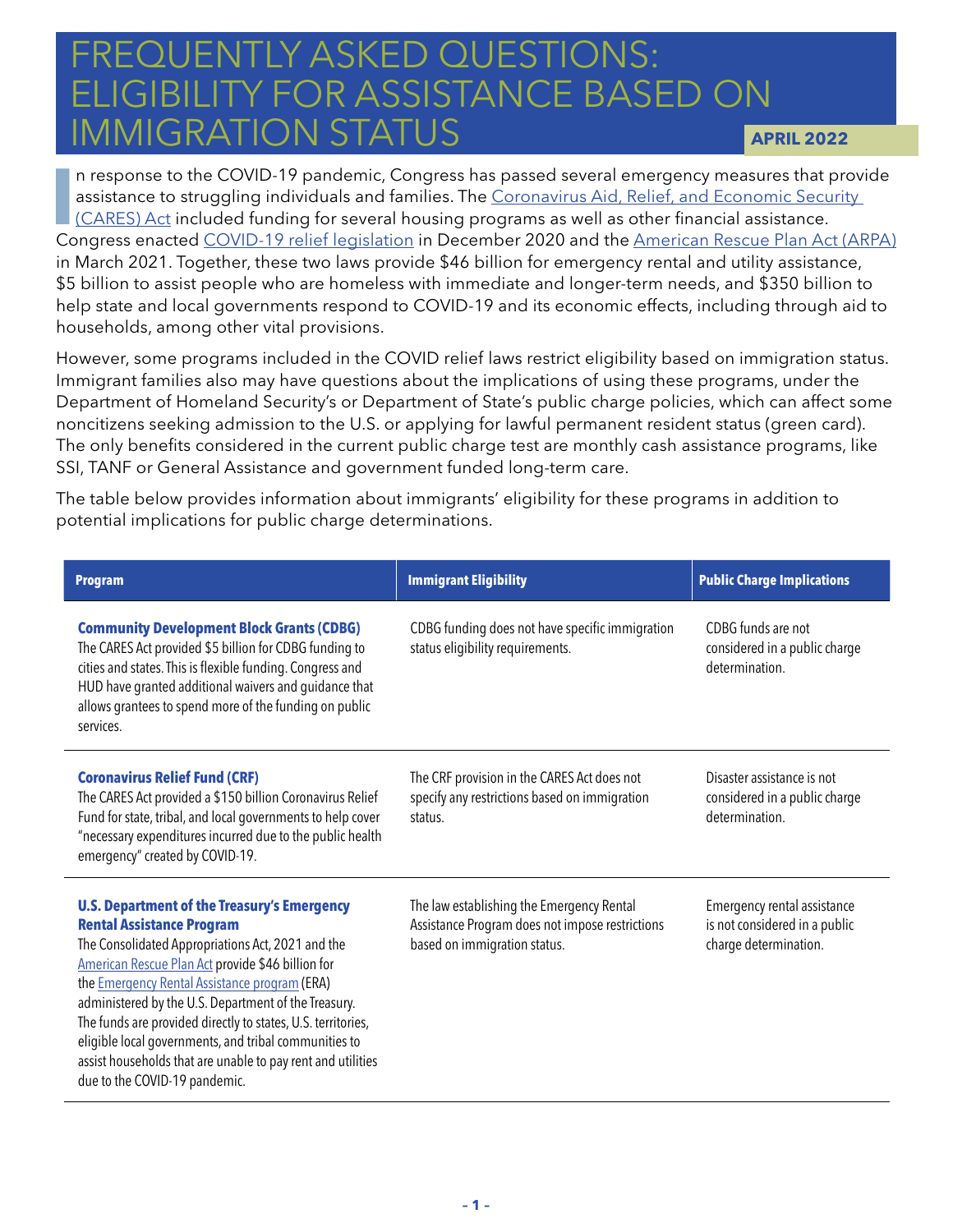| <b>Emergency Solutions Grants (ESG)</b><br>The CARES Act included \$4 billion in ESG funding to help<br>prevent an outbreak among sheltered and unsheltered<br>people experiencing homelessness and very low-income<br>households.                                                                                                                                                                                                                                                                                                                                                                       | Many services funded through ESG are exempt<br>from immigration restrictions, and anyone,<br>regardless of immigration status, can receive<br>services through street outreach, emergency<br>shelter, Safe Haven programs, rapid re-housing,<br>and transitional housing only if it is owned by<br>the grant recipient or subrecipient. Transitional<br>housing that uses rental assistance payments to<br>individuals is restricted to eligible immigrants.   | ESG is not considered in a<br>public charge determination.                                                                                                                  |
|----------------------------------------------------------------------------------------------------------------------------------------------------------------------------------------------------------------------------------------------------------------------------------------------------------------------------------------------------------------------------------------------------------------------------------------------------------------------------------------------------------------------------------------------------------------------------------------------------------|----------------------------------------------------------------------------------------------------------------------------------------------------------------------------------------------------------------------------------------------------------------------------------------------------------------------------------------------------------------------------------------------------------------------------------------------------------------|-----------------------------------------------------------------------------------------------------------------------------------------------------------------------------|
| <b>Other HUD Programs</b><br>The CARES Act provided resources for other HUD<br>programs, such as public housing, vouchers, project-<br>based rental assistance, HOPWA, Section 202, and<br>Section 811. These funds will help maintain normal<br>operations.                                                                                                                                                                                                                                                                                                                                             | Public housing, Section 8 vouchers, and project-<br>based rental assistance have restricted eligibility<br>for immigrants. Learn more.<br>HOPWA, Section 202, and Section 811 do not have<br>immigration restrictions.                                                                                                                                                                                                                                         | Public housing, Section 8<br>vouchers, project-based rental<br>assistance, HOPWA, Section<br>202, and Section 811 are not<br>considered in public charge<br>determinations. |
| <b>Unemployment Insurance (UI)</b><br>The CARES Act and American Rescue Act expanded and<br>extended UI to cover people who are unemployed or<br>underemployed due to COVID-19 (PEUC). It also created<br>a new program that covers some individuals who are not<br>eligible for or who have exhausted their UI benefits (PUA).<br>The American Rescue Plan Act added \$300 per week for<br>individuals collecting any form of UI and extended PEUC<br>and PUA benefits to September 6, 2021.                                                                                                            | For regular UI benefits, immigrants generally must<br>be work-authorized currently and while receiving<br>benefits as well as during the "base period."<br>The Department of Labor confirmed that an<br>applicant must be "able and available" to work<br>under a state's laws to receive PUA.                                                                                                                                                                 | UI should be considered an<br>earned benefit that is not<br>considered in public charge<br>determinations.                                                                  |
| <b>Economic Impact Payments</b><br>The CARES Act included individual one-time cash<br>assistance payments of \$1,200 for most individuals<br>earning less than \$75,000 or \$2,400 for taxpayers filing<br>jointly. Families will receive an additional \$500 per<br>child. The Consolidated Appropriations Act provided an<br>additional round of EIPs limited to \$600 per individual.<br>The American Rescue Plan Act provided eligible<br>individuals EIPs of up to \$1,400 for individuals or<br>\$2,800 for married couples earning less than \$75,000 or<br>150,000 for taxpayers filing jointly. | To be eligible for the first and second rounds of<br>EIP, at least one tax filer must have a valid Social<br>Security Number (SSN). Any children claimed<br>as dependents must also have a valid SSN. The<br>third round of EIP is available to any person in<br>the tax filing household with an SSN (including<br>households where only the children have SSNs).<br>For more details, see this fact sheet from the<br>Protecting Immigrant Families campaign | Because Economic Impact<br>Payments are a tax credit, they<br>are not considered in a public<br>charge determination.                                                       |
| <b>FEMA Assistance</b><br>The bill provides \$45 billion for the Disaster Relief Fund,<br>the primary funding source for FEMA disaster recovery<br>programs, and \$200 million for the Emergency Food<br>and Shelter Program, which provides shelter, food, and<br>supportive services through local service organizations.                                                                                                                                                                                                                                                                              | FEMA's short-term non-cash assistance does<br>not have immigration restrictions; FEMA cash<br>assistance is only available to individuals with<br>eligible immigration status or households with at<br>least one eligible adult or child.                                                                                                                                                                                                                      | Not included in public charge<br>determination.                                                                                                                             |